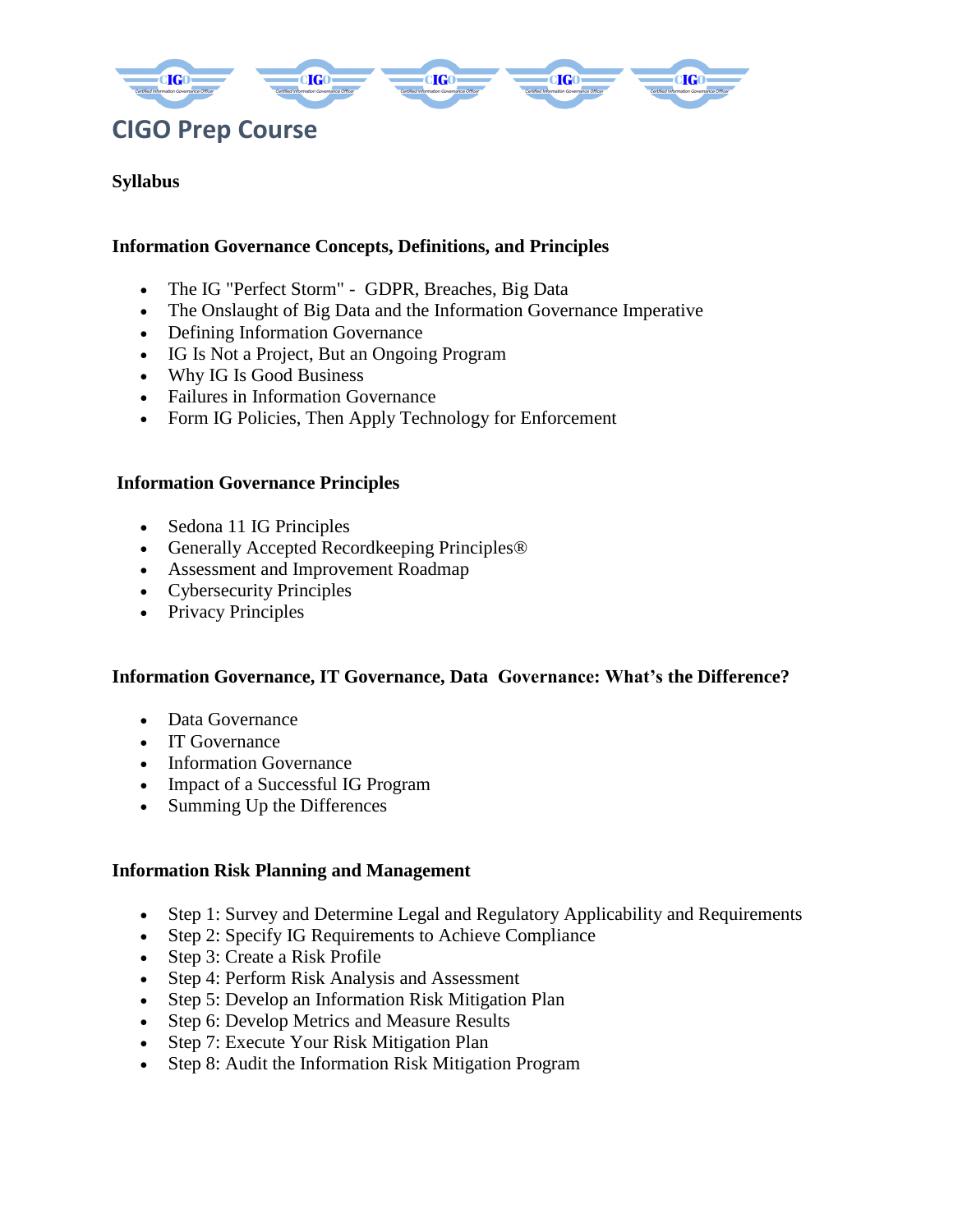

# **Strategic Planning and Best Practices for Information Governance**

- Crucial Executive Sponsor Role
- Evolving Role of the Executive Sponsor
- Building Your IG Team
- Assigning IG Team Roles and Responsibilities
- Align Your IG Plan with Organizational Strategic Plans
- Survey and Evaluate External Factors
- Formulating the IG Strategic Plan

## **Business Considerations for a Successful IG Program**

- Introduction to Infonomics & Data Monetization
- Calculating Information Costs
- Big Data Opportunities and Challenges
- Full Cost Accounting for Information
- Calculating the Cost of Owning Unstructured Information
- The Path to Information Value
- New Information Models
- Future State: What Will the IG-Enabled Organization Will Look Like?

### **Information Governance and Legal Functions**

- Introduction to e-Discovery: The Revised 2006 FRCP Changed Everything
- 2015 FRCP Revisions
- Big Data Impact
- More Details on the Revised FRCP Rules
- Landmark E-Discovery Case: Zubulake v. UBS Warburg
- E-Discovery Techniques
- E-Discovery Reference Model
- The Intersection of IG and E-Discovery
- Building on Legal Hold Programs to Launch Defensible Disposition
- Destructive Retention of E-Mail
- Newer Technologies that Can Assist in E-discovery
- Defensible Disposal: The Only Real Way to Manage Terabytes and Petabytes
- Retention Policies and Schedules

### **Information Governance and Records and Information Management Functions**

- Records Management Business Rationale
- Why Is Records Management So Challenging?
- Benefits of Electronic Records Management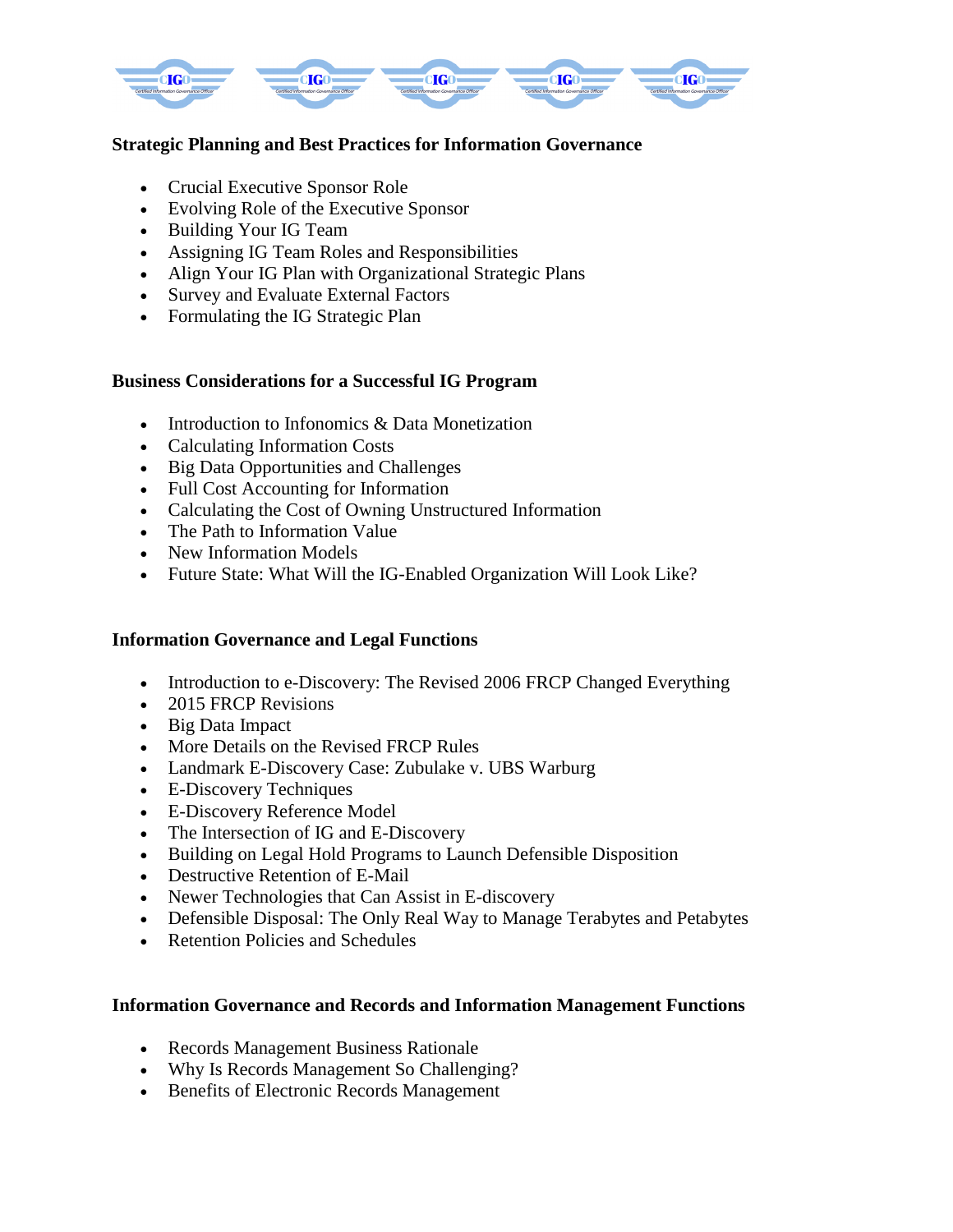

- Additional Intangible Benefits
- Inventorying E-Records
- Generally Accepted Recordkeeping Principles®
- E-Records Inventory Challenges
- Records Inventory Purposes
- Records Inventorying Steps
- Ensuring Adoption and Compliance of RM Policy
- General Principles of a Retention Scheduling
- Developing a Records Retention Schedule
- Why Are Retention Schedules Needed?
- What Records Do You Have to Schedule? Inventory and Classification
- Rationale for Records Groupings
- Records Series Identification and Classification
- Retention of E-Mail Records
- How Long Should You Keep Old E-Mails?
- Destruction Retention of E-Mail
- Legal Requirements and Compliance Research
- Event-Based Retention Scheduling for Disposition of E-Records
- Prerequisites for Event-Based Disposition
- Final Disposition and Closure Criteria
- Retaining Transitory Records
- Implementation of the Retention Schedule and Disposal of Records
- Ongoing Maintenance of the Retention Schedule
- Audit to Manage Compliance with the Retention Schedule

### **Information Governance and Privacy and Security Functions**

- GDPR
- **CCPA**
- Privacy Policies & Notices
- Privacy & RIM
- Cyberattacks Proliferate
- Insider Threat: Malicious or Not
- Privacy Laws
- Defense in Depth
- Controlling Access Using Identity Access Management
- Enforcing IG: Protect Files with Rules and Permissions
- Challenge of Securing Confidential E-Documents
- Apply Better Technology for Better Enforcement in the Extended Enterprise
- E-Mail Encryption
- Secure Communications Using Record-Free E-Mail
- Digital Signatures
- Document Encryption
- Data Loss Prevention (DLP) Technology
- Missing Piece: Information Rights Management (IRM)